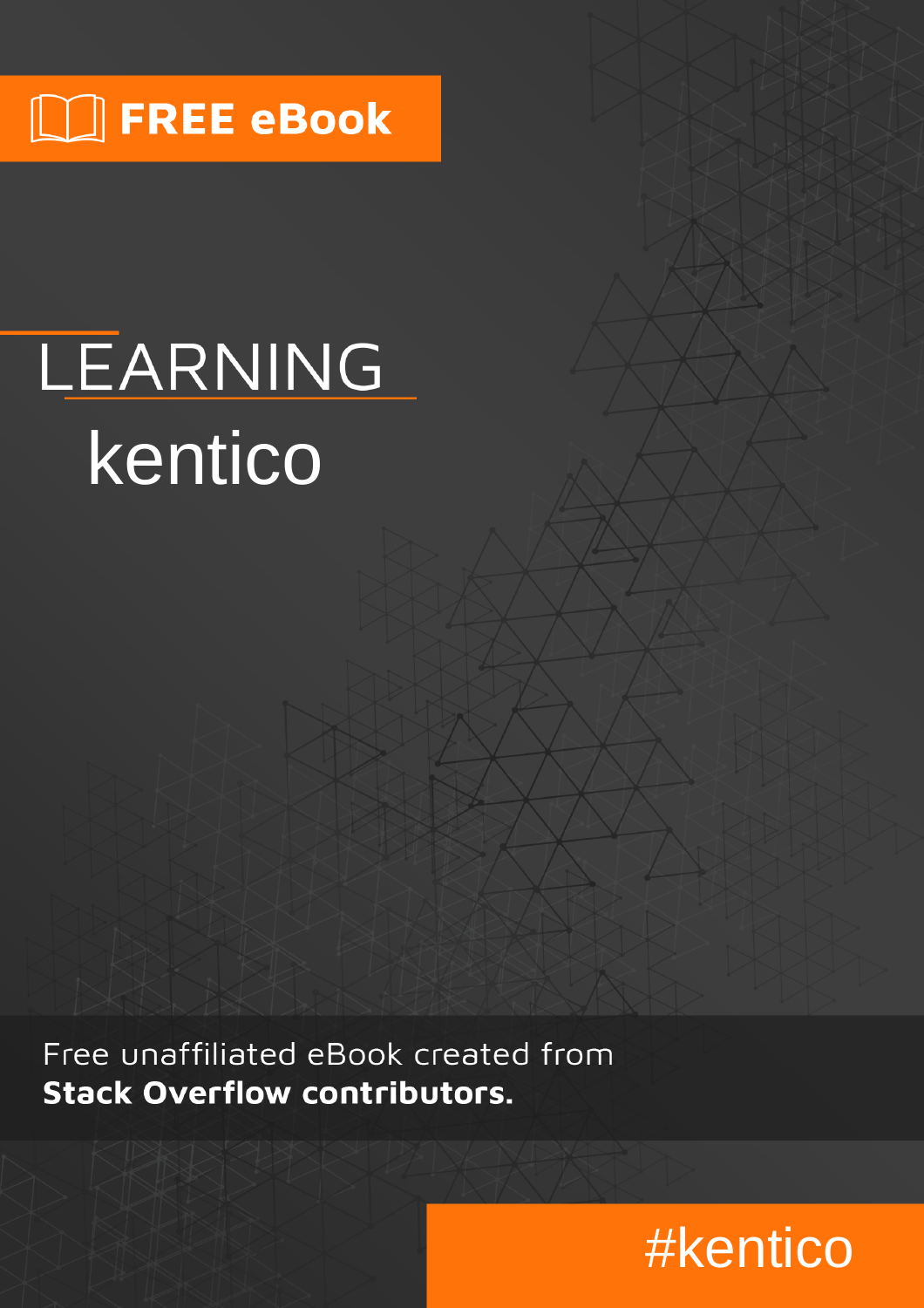### **Table of Contents**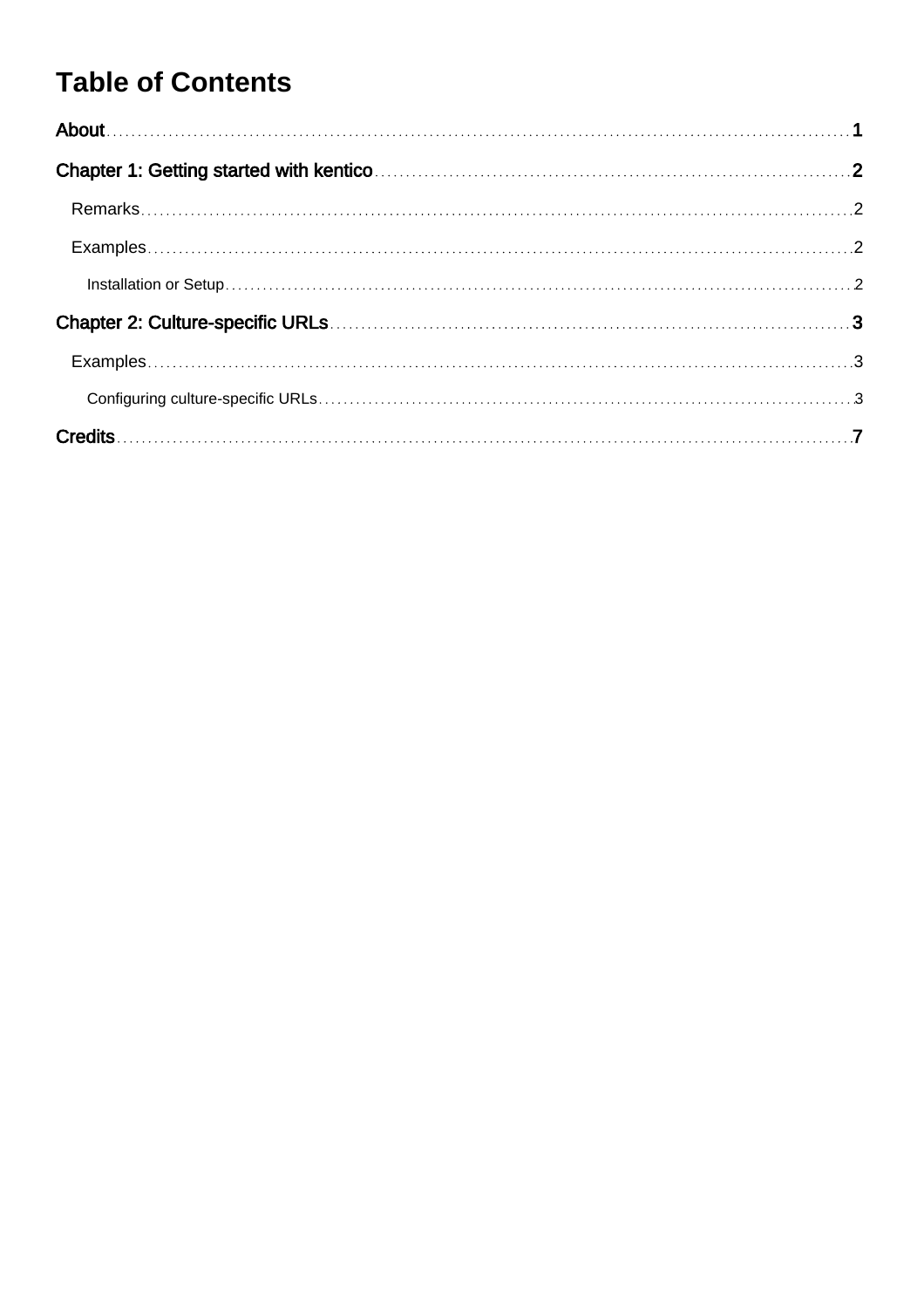<span id="page-2-0"></span>

You can share this PDF with anyone you feel could benefit from it, downloaded the latest version from: [kentico](http://riptutorial.com/ebook/kentico)

It is an unofficial and free kentico ebook created for educational purposes. All the content is extracted from [Stack Overflow Documentation,](https://archive.org/details/documentation-dump.7z) which is written by many hardworking individuals at Stack Overflow. It is neither affiliated with Stack Overflow nor official kentico.

The content is released under Creative Commons BY-SA, and the list of contributors to each chapter are provided in the credits section at the end of this book. Images may be copyright of their respective owners unless otherwise specified. All trademarks and registered trademarks are the property of their respective company owners.

Use the content presented in this book at your own risk; it is not guaranteed to be correct nor accurate, please send your feedback and corrections to [info@zzzprojects.com](mailto:info@zzzprojects.com)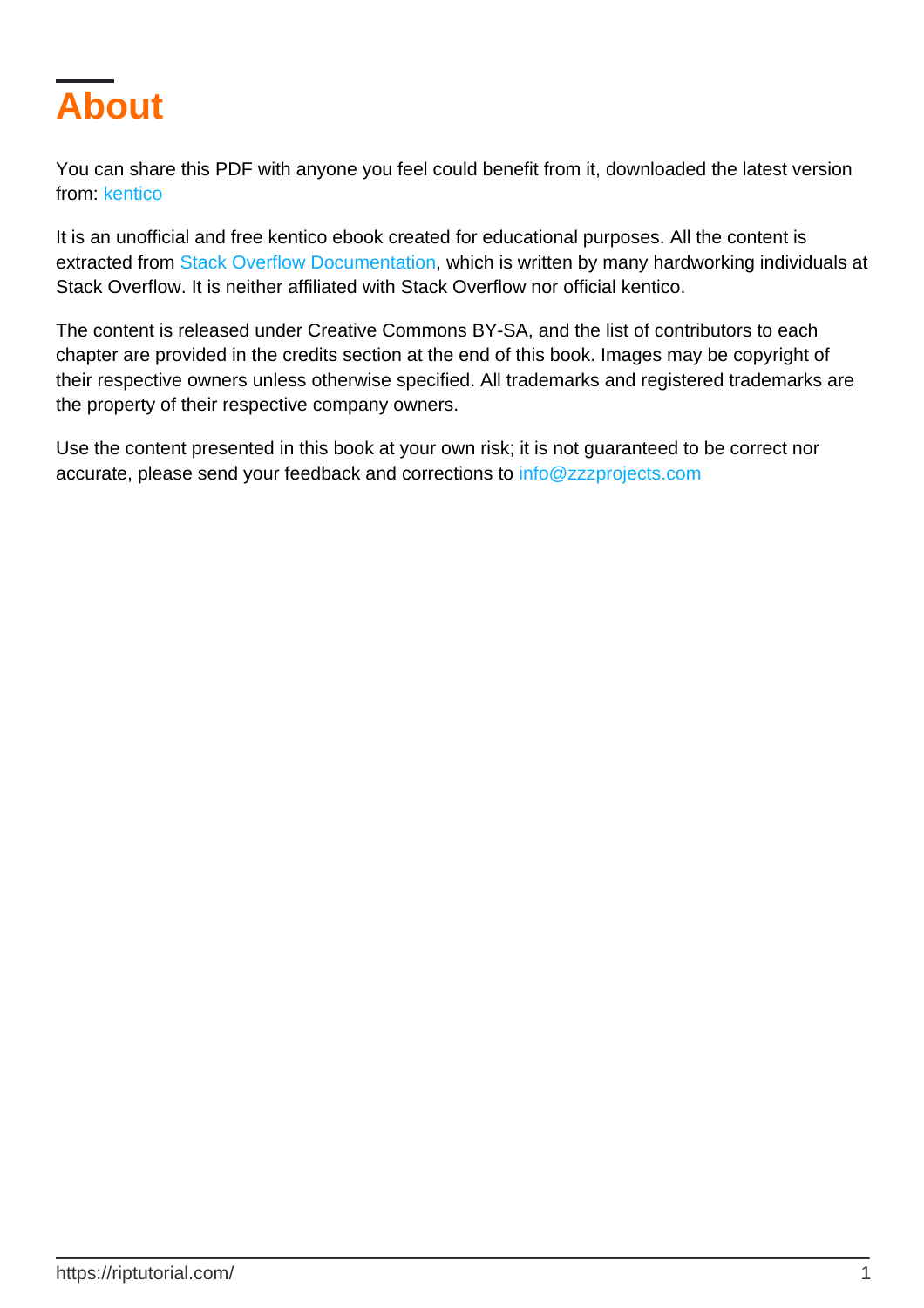## <span id="page-3-0"></span>**Chapter 1: Getting started with kentico**

#### <span id="page-3-1"></span>**Remarks**

This section provides an overview of what kentico is, and why a developer might want to use it.

It should also mention any large subjects within kentico, and link out to the related topics. Since the Documentation for kentico is new, you may need to create initial versions of those related topics.

#### <span id="page-3-2"></span>**Examples**

<span id="page-3-3"></span>**Installation or Setup**

Detailed instructions on getting kentico set up or installed.

Read Getting started with kentico online: [https://riptutorial.com/kentico/topic/1013/getting-started](https://riptutorial.com/kentico/topic/1013/getting-started-with-kentico)[with-kentico](https://riptutorial.com/kentico/topic/1013/getting-started-with-kentico)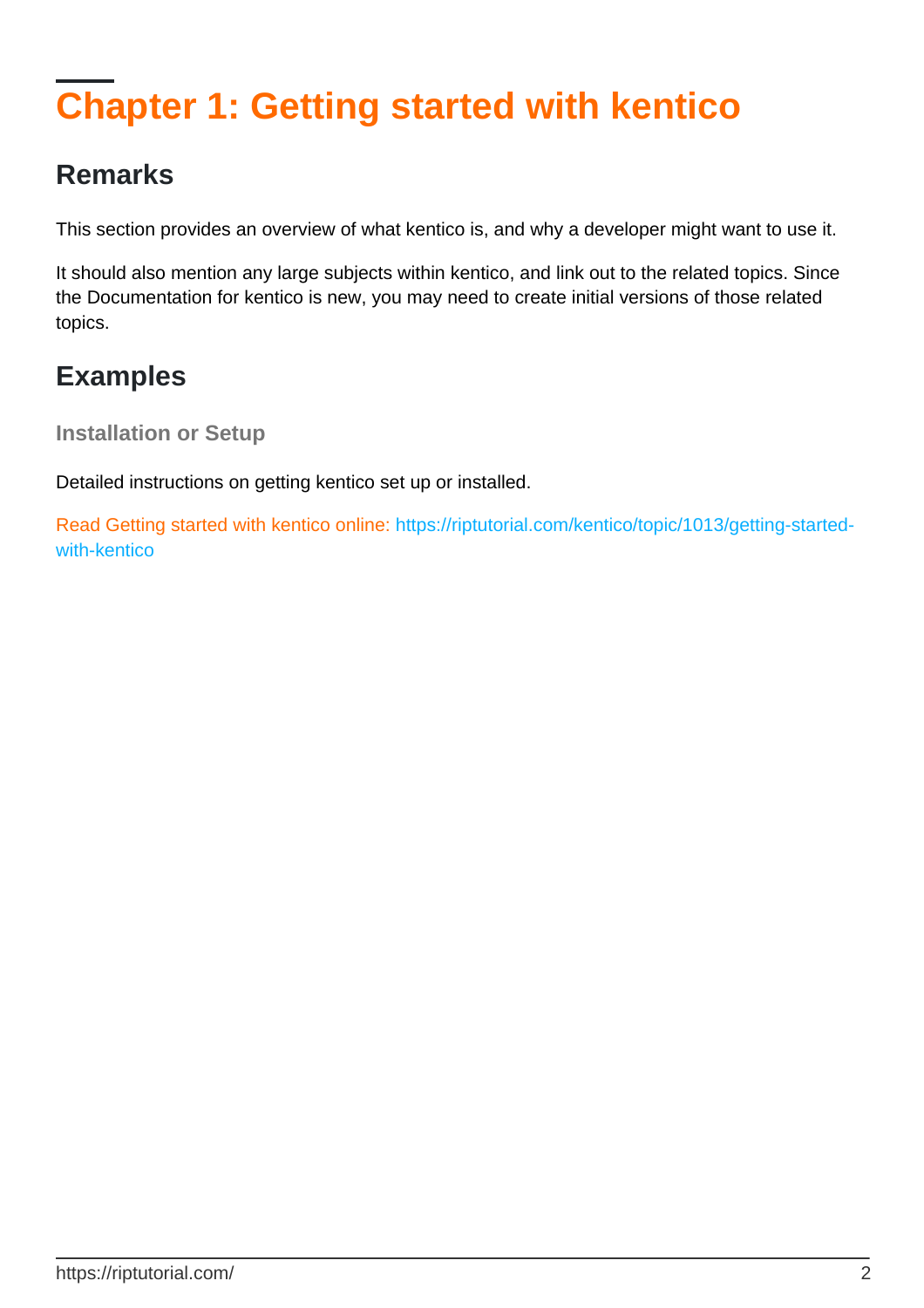## <span id="page-4-0"></span>**Chapter 2: Culture-specific URLs**

#### <span id="page-4-1"></span>**Examples**

<span id="page-4-2"></span>**Configuring culture-specific URLs**

Having culture-specific URLs can be beneficial in terms of SEO.

E.g. English version of the following page:

http://www.mydomain.com/insurance

#### Would translate into:

http://www.mydomain.nl/verzekering

Instead of:

http://www.mydomain.nl/nl-nl/insurance

There are more approaches of achieving this:

1. Usually, you'll want the URLs to be derived from documents' names. To do that, make sure you set **[Use name path for URL path](https://docs.kentico.com/display/K9/Settings+-+URLs+and+SEO)** to true. By default, it's false.



- 2. If the default URL creation pattern doesn't work for you, you can set the URLs manually as described in the [official documentation](https://docs.kentico.com/display/K9/Configuring+URLs+for+multilingual+websites#ConfiguringURLsformultilingualwebsites-UsingacustompageURLpathfordifferentcultureversions). However, this option is viable only if you need to adjust small amounts of URLs.
- 3. If you want to automate creation of URLs based on a custom pattern you can implement a [custom module](https://docs.kentico.com/display/K9/Creating+custom+modules).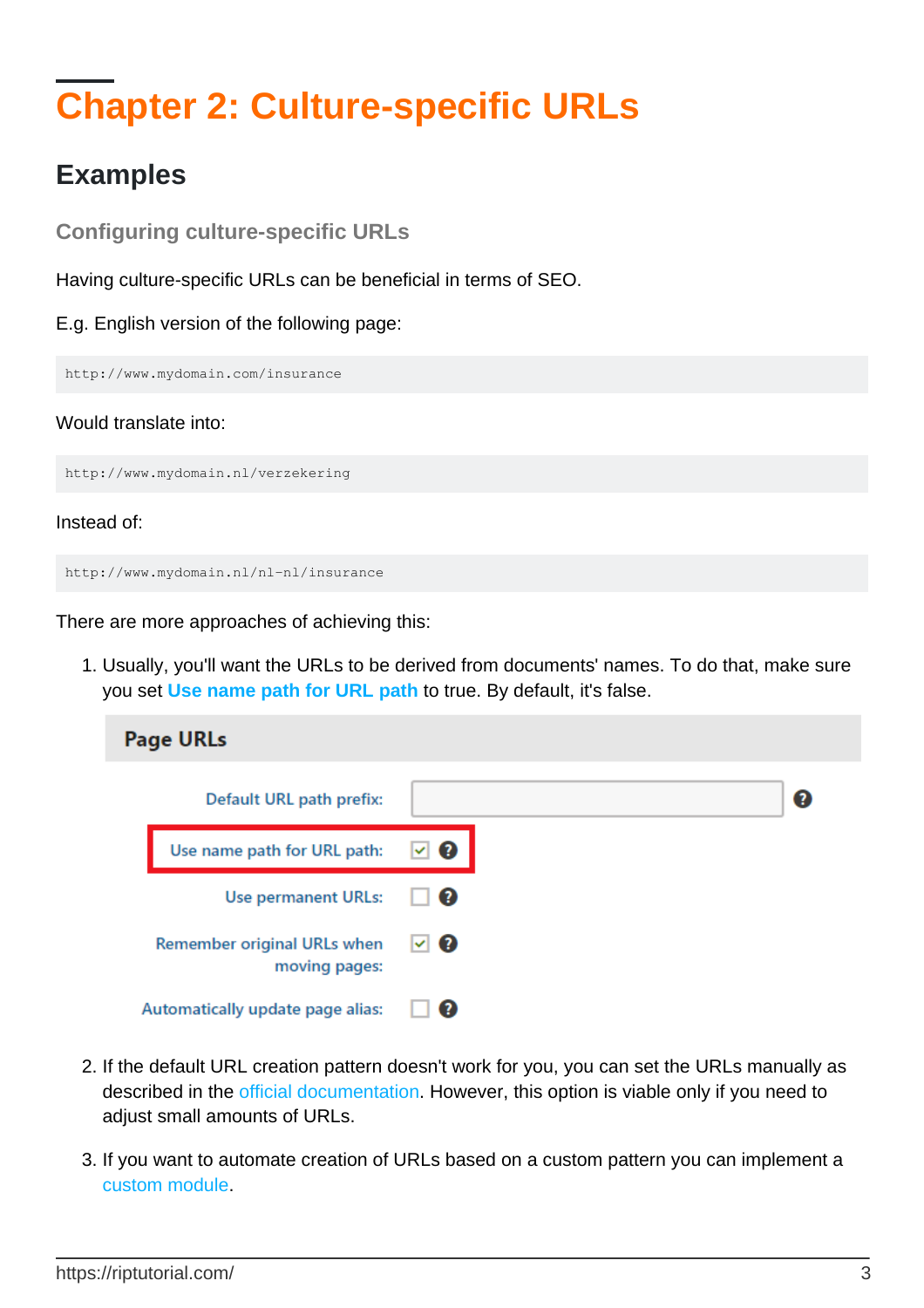```
using System;
using System.Text;
using CMS;
using CMS.DataEngine;
using CMS.DocumentEngine;
using CMS.Helpers;
[assembly: RegisterModule(typeof(CultureSpecificUrlsModule))]
public class CultureSpecificUrlsModule : Module
{
     public CultureSpecificUrlsModule() : base("CultureSpecificUrlsModule")
     {
     }
     protected override void OnInit()
     {
         base.OnInit();
         /***
          * Before the node gets saved, we'll update it's DocumentUrlPath.
          * The system will ensure it'll be saved in a valid URL format.
          */
         DocumentEvents.Update.Before += Update_Before;
     }
     private void Update_Before(object sender, DocumentEventArgs e)
\left\{\begin{array}{ccc} \end{array}\right\} /***
          * Here you can apply conditions before you actually update the DocumentUrlPath.
          * E.g. you can check for the document's culture.
          */
         UpdateUrlPath(e.Node);
     }
     public static void UpdateUrlPath(TreeNode node)
     {
         /***
          * You can set the DocumentUrlPath to whatever you want.
          * In this example we're using a method extracted from
CMS.DocumentEngine.TreePathUtils.
          * The same method is used to generate a URL for the default culture.
          */
        node.DocumentUrlPath = GetUrlPathFromNamePathInternal(node.DocumentNamePath);
     }
    internal static string GetUrlPathFromNamePathInternal(string namePath, int level = -1)
     {
         // Check valid path
         if (String.IsNullOrEmpty(namePath) || (namePath == "/"))
         {
             return null;
         }
         // For top level the path is always /
        if (level == 0)
         {
             return "/";
         }
         // Ensure maximal level if not set
         if (level < 0)
```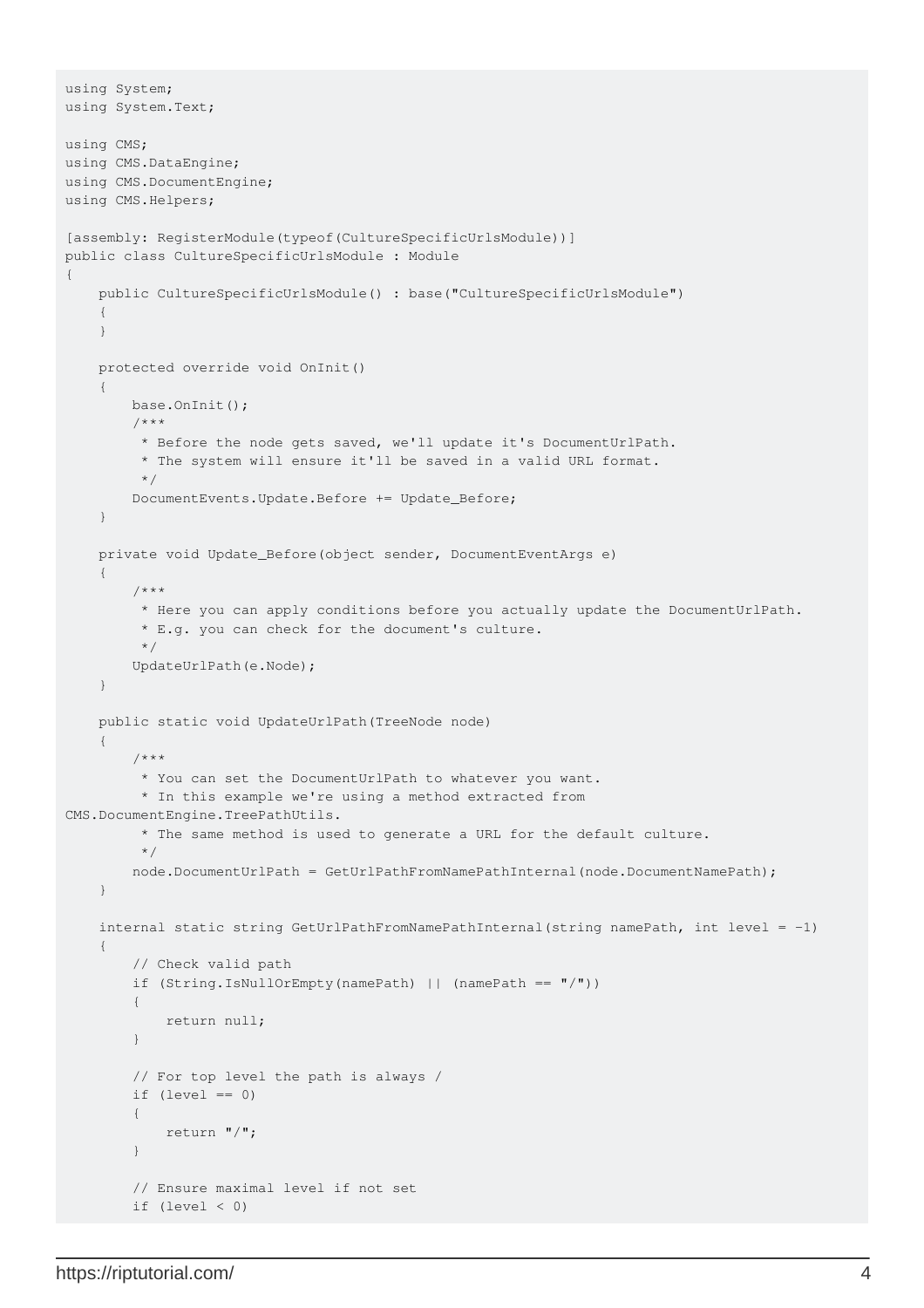```
\left\{ \begin{array}{cc} 0 & 0 \\ 0 & 0 \end{array} \right\} level = Int32.MaxValue;
                   }
                   // Get the path parts
                  string[] pathParts = namePath. Split(new[] \{ ' / ' \},
StringSplitOptions.RemoveEmptyEntries);
                   int currentLevel = 1;
                  var path = new StringBuilder();
                   foreach (string part in pathParts)
\left\{ \begin{array}{cc} 0 & 0 \\ 0 & 0 \end{array} \right\}string shortPart = part;
                            // Shorten the part to the allowed maximum
                            if (shortPart.Length > TreePathUtils.MaxAliasLength)
\left\{ \begin{array}{cc} 0 & 0 & 0 \\ 0 & 0 & 0 \\ 0 & 0 & 0 \\ 0 & 0 & 0 \\ 0 & 0 & 0 \\ 0 & 0 & 0 \\ 0 & 0 & 0 \\ 0 & 0 & 0 \\ 0 & 0 & 0 \\ 0 & 0 & 0 \\ 0 & 0 & 0 \\ 0 & 0 & 0 & 0 \\ 0 & 0 & 0 & 0 \\ 0 & 0 & 0 & 0 \\ 0 & 0 & 0 & 0 & 0 \\ 0 & 0 & 0 & 0 & 0 \\ 0 & 0 & 0 & 0 & 0 \\ 0 & 0 & 0 & 0 & 0 & 0 \\ 0 & 0 & 0 & 0shortPart = shortPart.Substring(0, TreePathUtils.MaxAliasLength);
 }
                            path.Append("/", shortPart);
                           if (++currentLevel > level)
\left\{ \begin{array}{cc} 0 & 0 & 0 \\ 0 & 0 & 0 \\ 0 & 0 & 0 \\ 0 & 0 & 0 \\ 0 & 0 & 0 \\ 0 & 0 & 0 \\ 0 & 0 & 0 \\ 0 & 0 & 0 \\ 0 & 0 & 0 \\ 0 & 0 & 0 \\ 0 & 0 & 0 \\ 0 & 0 & 0 & 0 \\ 0 & 0 & 0 & 0 \\ 0 & 0 & 0 & 0 \\ 0 & 0 & 0 & 0 & 0 \\ 0 & 0 & 0 & 0 & 0 \\ 0 & 0 & 0 & 0 & 0 \\ 0 & 0 & 0 & 0 & 0 & 0 \\ 0 & 0 & 0 & 0 break;
 }
                   }
                  return path.ToString();
         }
}
```
4. If you need to update existing pages (e.g. if you've forgotten to check Use name path for **URL path** before you started developing your project) you can use a simple console application that will update the URLs for you:

```
using System;
using CMS.DataEngine;
using CMS.DocumentEngine;
namespace CultureUrlsUtil
{
       class Program
       {
              static void Main(string[] args)
              {
                    CMSApplication.Init();
                    /*** Here you can narrow down the scope of documents that should be updated using
DocumentQuery ***/
                    var pages = DocumentHelper.GetDocuments().Culture("es-es");
                    foreach (var page in pages)
\left\{ \begin{array}{cc} 0 & 0 & 0 \\ 0 & 0 & 0 \\ 0 & 0 & 0 \\ 0 & 0 & 0 \\ 0 & 0 & 0 \\ 0 & 0 & 0 \\ 0 & 0 & 0 \\ 0 & 0 & 0 \\ 0 & 0 & 0 \\ 0 & 0 & 0 \\ 0 & 0 & 0 \\ 0 & 0 & 0 & 0 \\ 0 & 0 & 0 & 0 \\ 0 & 0 & 0 & 0 \\ 0 & 0 & 0 & 0 & 0 \\ 0 & 0 & 0 & 0 & 0 \\ 0 & 0 & 0 & 0 & 0 \\ 0 & 0 & 0 & 0 & 0 \\ 0 & 0 & 0 & 0 & 0 /*** Here we are calling code from the example above. ***/
                           CultureSpecificUrlsModule.UpdateUrlPath(page);
                           page.Update();
 }
```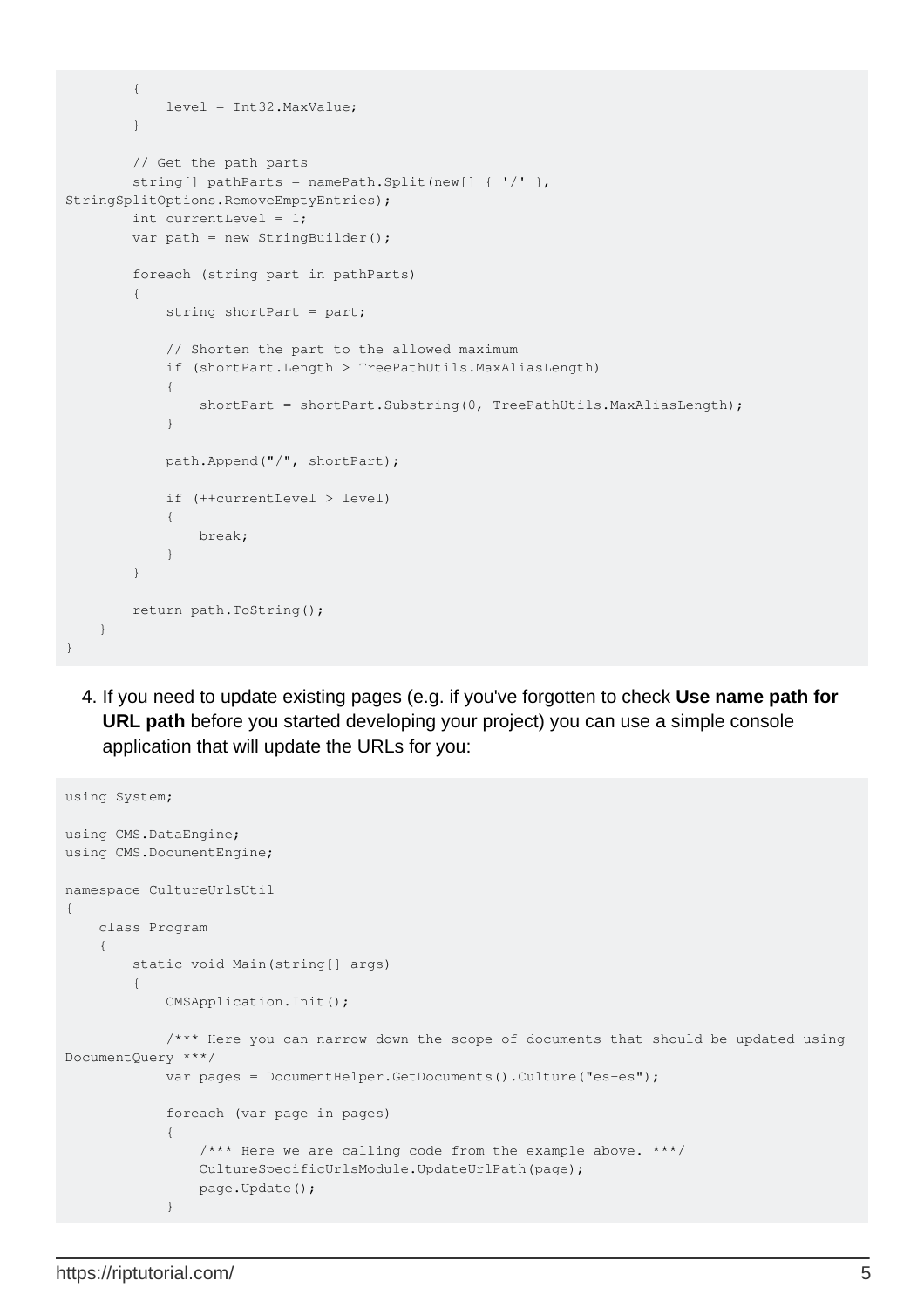

Read Culture-specific URLs online:<https://riptutorial.com/kentico/topic/7736/culture-specific-urls>